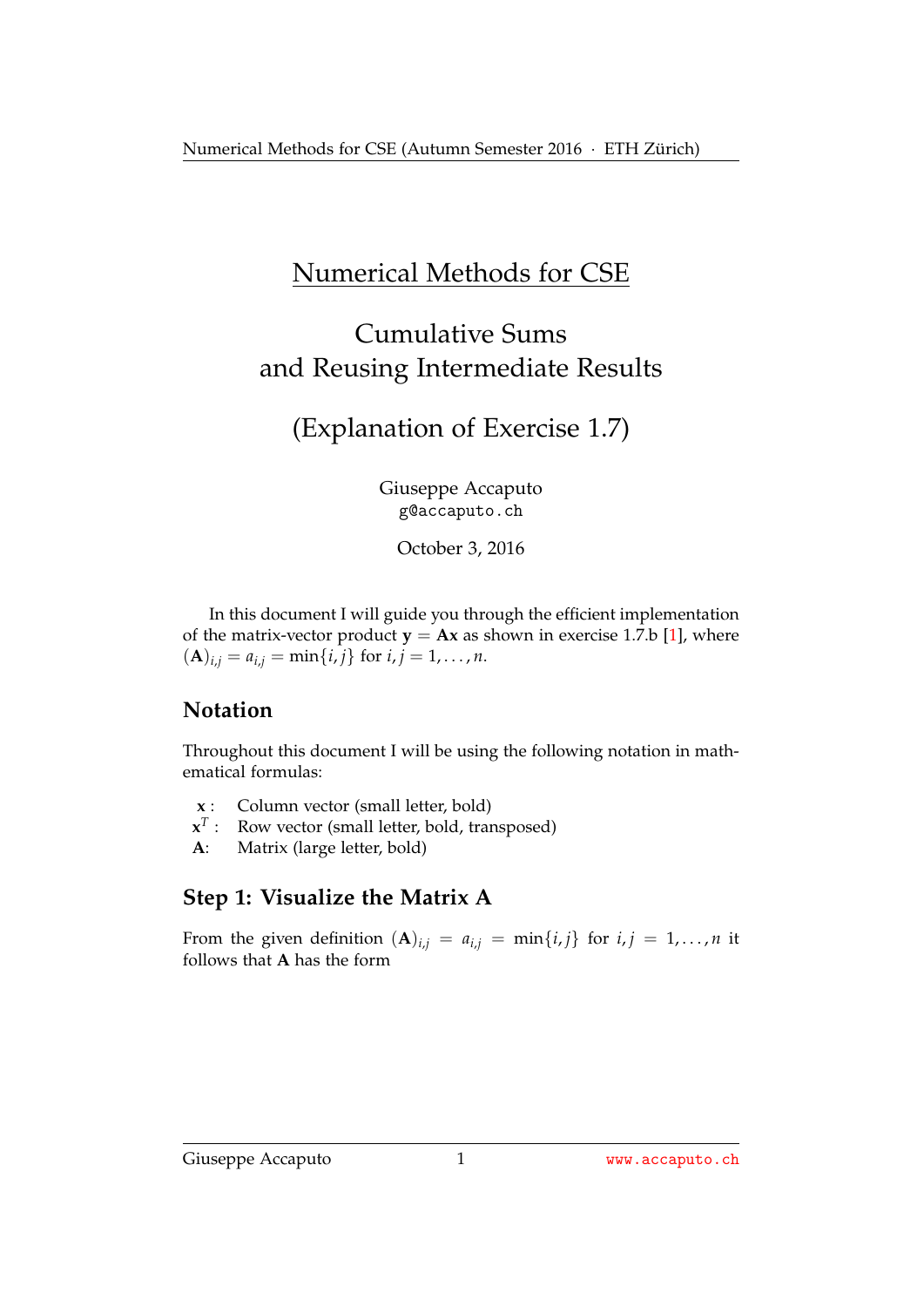<span id="page-1-0"></span>
$$
\mathbf{A} = \begin{pmatrix} 1 & 1 & 1 & \dots & 1 & 1 \\ 1 & 2 & 2 & \dots & 2 & 2 \\ 1 & 2 & 3 & \dots & 3 & 3 \\ \vdots & & & & & \vdots \\ 1 & 2 & 3 & \dots & n-1 & n-1 \\ 1 & 2 & 3 & \dots & n-1 & n \end{pmatrix}
$$
(1)

### **Step 2: Visualize the Matrix-Vector Product**  $y = Ax$

Using **A** from Eq. [1,](#page-1-0) the matrix-vector product  $y = Ax$  looks as follows:

$$
\mathbf{Ax} = \mathbf{y} = \begin{pmatrix} 1x_1 + 1x_2 + 1x_3 + \dots + 1x_{n-2} + 1x_{n-1} + 1x_n \\ 1x_1 + 2x_2 + 2x_3 + \dots + 2x_{n-2} + 2x_{n-1} + 2x_n \\ 1x_1 + 2x_2 + 3x_3 + \dots + 3x_{n-2} + 3x_{n-1} + 3x_n \\ \vdots \\ 1x_1 + 2x_2 + 3x_3 + \dots + (n-2)x_{n-2} + (n-2)x_{n-1} + (n-2)x_n \\ 1x_1 + 2x_2 + 3x_3 + \dots + (n-2)x_{n-2} + (n-1)x_{n-1} + (n-1)x_n \\ 1x_1 + 2x_2 + 3x_3 + \dots + (n-2)x_{n-2} + (n-1)x_{n-1} + nx_n \end{pmatrix}
$$
\n(2)

#### <span id="page-1-1"></span>**Cumulative Sums and Reusing Intermediate Results**

If we further analyze the resulting vector **y** in Eq. [2,](#page-1-1) we can see that each entry consists of partial sums [\[2\]](#page-5-1) (colored in black in Eq. [3\)](#page-1-2) of the sequence  $\{i\ x_i\}_{i=1}^n = x_1, \ 2\ x_2, \ 3\ x_3, \ \ldots, \ n\ x_n$ :

$$
\mathbf{Ax} = \mathbf{y} = \begin{pmatrix} 1x_1 + 1x_2 + 1x_3 + \dots + 1x_{n-2} + 1x_{n-1} + 1x_n \\ 1x_1 + 2x_2 + 2x_3 + \dots + 2x_{n-2} + 2x_{n-1} + 2x_n \\ 1x_1 + 2x_2 + 3x_3 + \dots + 3x_{n-2} + 3x_{n-1} + 3x_n \\ \vdots \\ 1x_1 + 2x_2 + 3x_3 + \dots + (n-2)x_{n-2} + (n-2)x_{n-1} + (n-2)x_n \\ 1x_1 + 2x_2 + 3x_3 + \dots + (n-2)x_{n-2} + (n-1)x_{n-1} + (n-1)x_n \\ 1x_1 + 2x_2 + 3x_3 + \dots + (n-2)x_{n-2} + (n-1)x_{n-1} + nx_n \end{pmatrix}
$$
\n(3)

<span id="page-1-2"></span>The sums in the blackened part of **y** in Eq. [3](#page-1-2) are actually part of the *cumulative sum* [\[3\]](#page-5-2) of the sequence  $\{i x_i\}_{i=1}^n$ . A cumulative sum is a sequence of partial sums of a sequence. In the case of the sequence  $\{i x_i\}_{i=1}^n$ the cumulative sum is defined as

$$
x_1
$$
,  $x_1 + 2x_2$ ,  $\underbrace{x_1 + 2x_2 + 3x_3}$ , ...,  $x_1 + 2x_2 + \cdots + (n-1)x_{n-1} + nx_n$  (4) partial sum

Giuseppe Accaputo 2 **2 <www.accaputo.ch>**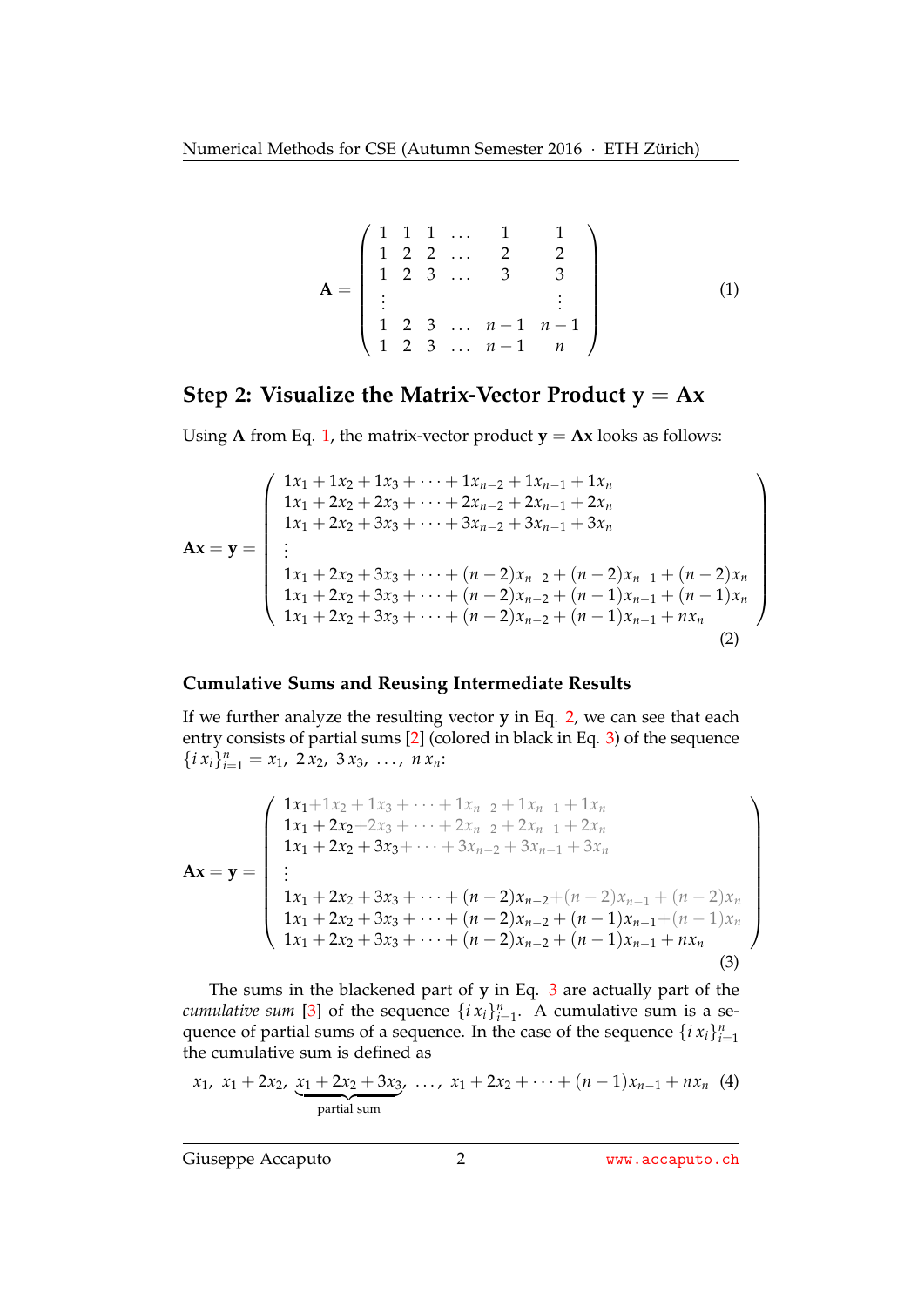As we know from the lecture  $[4]$ , complexity can sometimes be reduced by reusing intermediate results. By having a closer look at Eq. [3,](#page-1-2) we can see that some partial sums reappear again in multiple components of the result vector **y**, e.g.  $x_1 + 2x_2$  reappears in the partial sum  $x_1 +$  $2x_2 + 3x_3$ , and so on. Thus, we can try to reuse each partial sum in the calculation of the next partial sum, which can be accomplished by defining the cumulative sum of  $\{i x_i\}_{i=1}^n$  recursively as follows:

$$
w_1 = x_1
$$
,  $w_j = w_{j-1} + jx_j$  for  $j = 2,...,n$  (5)

In a next step we try to reuse intermediate results for the gray part of Eq. [3.](#page-1-2) For one, we define the vector **w** as follows:

<span id="page-2-0"></span>
$$
\mathbf{w} = \begin{pmatrix} x_1 \\ w_1 + 2x_2 \\ w_2 + 3x_3 \\ \vdots \\ w_{n-1} + nx_n \end{pmatrix}
$$
 (6)

If we rewrite Eq. [3](#page-1-2) as follows

$$
\mathbf{y} = \mathbf{w} + \begin{pmatrix} 1x_2 + 1x_3 + \dots + 1x_{n-1} + 1x_n \\ 2x_3 + \dots + 2x_{n-1} + 2x_n \\ \vdots \\ (n-2)x_{n-1} + (n-2)x_n \\ (n-1)x_n \\ 0 \end{pmatrix}
$$
(7)

we can see that the vector **u** on the right can be rewritten as

$$
\mathbf{u} = \begin{pmatrix} x_2 + x_3 + \dots + x_{n-1} + x_n \\ 2(x_3 + \dots + x_{n-1} + x_n) \\ \vdots \\ (n-2)(x_{n-1} + x_n) \\ (n-1)x_n \\ 0 \end{pmatrix}
$$
 (8)

and thus we observe that the components of **u** resemble a cumulative sum of the *backward* sequence  $\{x_i\}_{i=n}^2 = x_n$ ,  $x_{n-1}$ , ...,  $x_2$  (each partial sum

Giuseppe Accaputo 3 3 <www.accaputo.ch>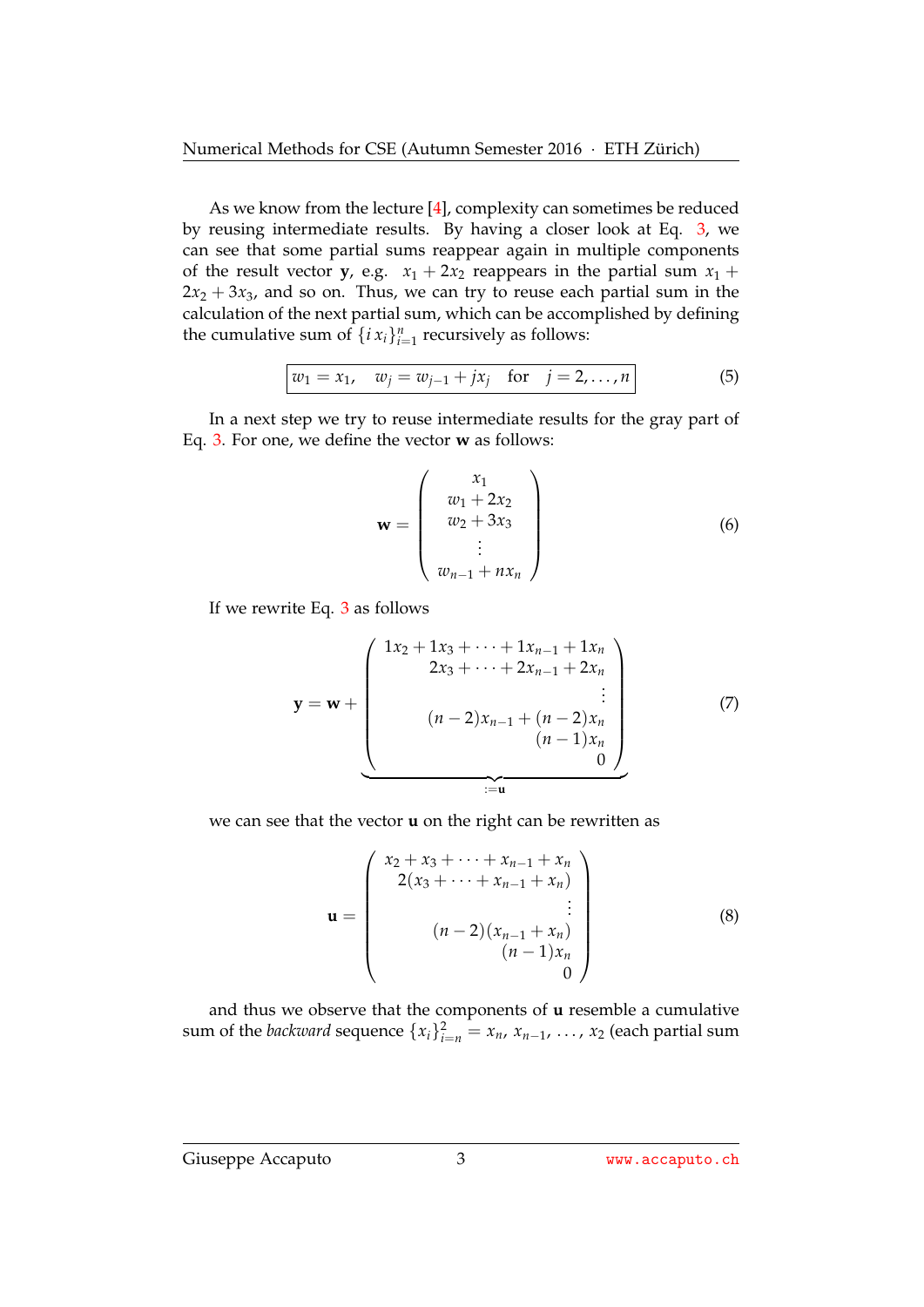is multiplied by a constant factor):

$$
u_1 = 1(x_2 + x_3 + \dots + x_{n-1} + x_n)
$$
  
\n
$$
u_2 = 2(x_3 + \dots + x_{n-1} + x_n)
$$
  
\n
$$
\vdots
$$
  
\n
$$
u_{n-3} = (n-3)(x_{n-2} + x_{n-1} + x_n)
$$
  
\n
$$
u_{n-2} = (n-2)(x_{n-1} + x_n)
$$
  
\n
$$
u_{n-1} = (n-1)x_n
$$
\n(9)

As we can see, the factor that multiplies the partial sums of the cumulative sum of  $\{x_i\}_{i=n}^2$  in each component is just the component index *j* = 1, . . . , *n* − 1. Further, let *v<sup>j</sup>* be the the *j*-th partial sum of the cumulative sum of  $\{x_i\}_{i=n}^2$  (without the multiplying factor), i.e.

$$
v_j = \sum_{k=j+1}^n x_k \tag{10}
$$

giving

$$
\mathbf{v} = \begin{pmatrix} v_1 \\ \vdots \\ v_{n-1} \end{pmatrix} \tag{11}
$$

with components

$$
v_1 = x_2 + x_3 + \dots + x_{n-1} + x_n
$$
  
\n
$$
v_2 = x_3 + \dots + x_{n-1} + x_n
$$
  
\n
$$
\vdots
$$
  
\n
$$
v_{n-3} = x_{n-2} + x_{n-1} + x_n
$$
  
\n
$$
v_{n-2} = x_{n-1} + x_n
$$
  
\n
$$
v_{n-1} = x_n
$$

Since the partial sum  $v_j$  contains the complete precedent partial sum  $v_{j+1}$ (e.g.  $v_{n-3} = v_{n-2} + x_{n-2}$ ),  $v_j$  can be defined recursively with

$$
v_{n-1} = x_n, \quad v_j = v_{j+1} + x_{j+1} \quad \text{for} \quad j = n-2, \dots, 1 \tag{12}
$$

Thus, for a component  $u_j$  of the vector **u** we get

$$
u_j = j v_j
$$
 for  $j = 1,...,n-1$  (13)

Giuseppe Accaputo 4 WWW.accaputo.ch

<span id="page-3-0"></span>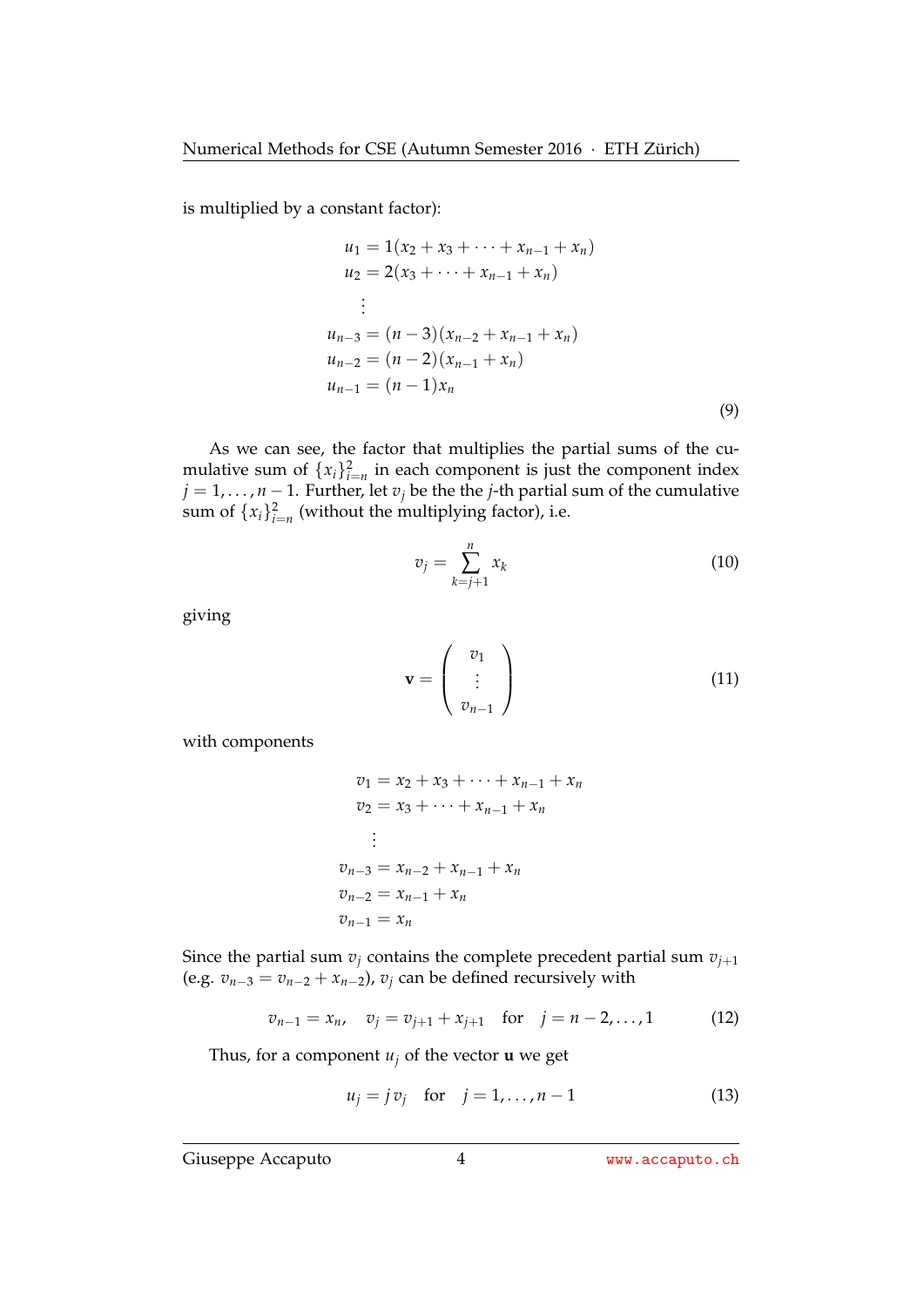and finally for our result vector **y** we would have

$$
y_n = w_n
$$
,  $y_j = w_j + u_j = w_j + j v_j$  for  $j = 1, ..., n-1$  (14)

If  $\odot$  denotes the componentwise multiplication of two column-vectors, i.e.

<span id="page-4-0"></span>
$$
\mathbf{a} \odot \mathbf{b} = \begin{pmatrix} a_1 \cdot b_1 \\ a_2 \cdot b_2 \\ \vdots \\ a_n \cdot b_n \end{pmatrix}
$$
 (15)

then **u** can be defined as

<span id="page-4-1"></span>
$$
\mathbf{u} = \begin{pmatrix} 1 \\ 2 \\ \vdots \\ n-1 \end{pmatrix} \odot \mathbf{v} . \qquad (16)
$$

If we would leave it at Eq. [14,](#page-4-0) we would need three separate for-loops in our code; one for-loop to initialize **w** (Eq. [5\)](#page-2-0), another one to initialize **v** (Eq. [16\)](#page-4-1) and a final one to calculate **y** (Eq. [14\)](#page-4-0). This would be fine in regard to the algorithm's complexity, since we managed to move from  $O(n^2)$  to  $O(n)$ , but we would still need three for-loops in our implementation.

A more efficient implementation of the algorithm can be achieved by initializing both **w** and **v** within the same for-loop and thus removing one for-loop. This can be accomplished by reversing the order on how we define **v** recursively; instead of going from  $j = n - 2, \ldots, 1$  we now define a  $\tilde{v}_j$  recursively for  $j = 2, ..., n - 1$ , starting with  $\tilde{v}_1 = x_n$ .

$$
\boxed{\tilde{v}_1 = x_n, \quad \tilde{v}_j = \tilde{v}_{j-1} + x_{n-j+1} \quad \text{for} \quad j = 2, \dots, n-1}
$$
 (17)

resulting in

<span id="page-4-3"></span><span id="page-4-2"></span>
$$
\tilde{v}_1 = x_n \n\tilde{v}_2 = x_{n-1} + x_n \n\vdots \n\tilde{v}_{n-2} = x_3 + \dots + x_{n-1} + x_n \n\tilde{v}_{n-1} = x_2 + x_3 + \dots + x_{n-1} + x_n
$$

which is the reversed version of **v** in Eq. [12.](#page-3-0)

We now have to update the calculation of **y** shown in Eq. [14](#page-4-0) since we are now working with  $\tilde{v}_j$  from Eq. [17,](#page-4-2) thus resulting in

$$
\boxed{y_n = w_n, \quad y_j = w_j + j \tilde{v}_{n-j} \quad \text{for} \quad j = 1, \dots, n-1}
$$
 (18)

The initialization of both **w** (Eq. [5\)](#page-2-0) and  $\tilde{v}$  (Eq. [17\)](#page-4-2), and the final calculation of **y** (Eq. [18\)](#page-4-3) can now be done with two for-loops:

Giuseppe Accaputo 5 5 <www.accaputo.ch>